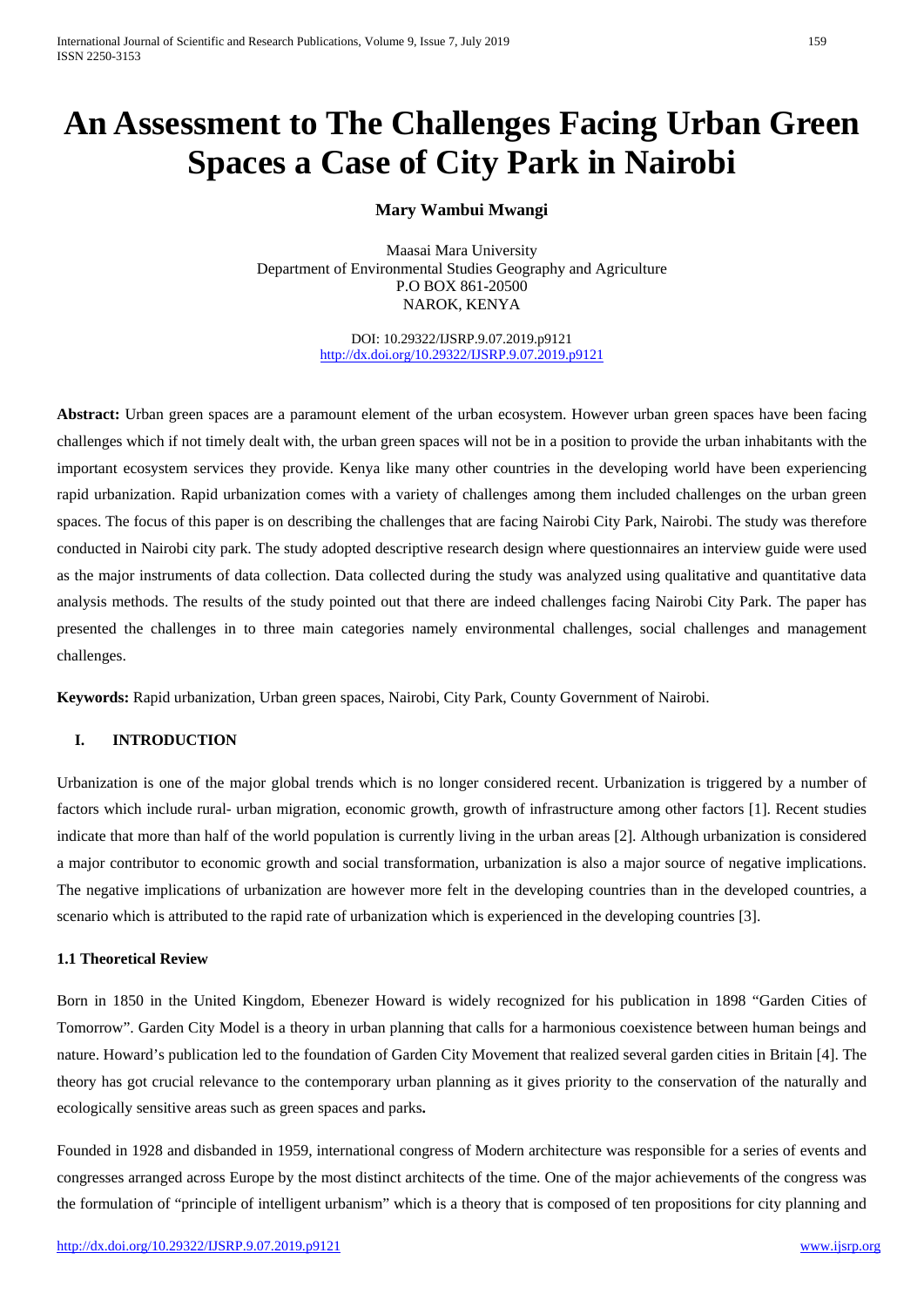city design. One of the propositions in the theory is the principle number one "balance with nature" [5]. The principle gives a clear distinction between use and exploitation of resources. The focus of the principle is on extent beyond which deforestation soil erosion, aquifer deterioration, siltation and flooding reinforce one another in urban systems leading to destruction of life support systems. The principle is relevant to the contemporary urban planning since it promotes environmental assessment of ecosystems to identify the fragile zones, natural systems under threat and identifies strategies that can be adopted through conservation, density control, land use and open space planning [5] .

## **1.2 History of the City of Nairobi**

Urbanization in Kenya has a long history. The oldest urban areas can be traced back as early as 9<sup>th</sup> century AD with the agglomeration of trading centers to urban areas. The city of Nairobi was born as a result of construction of the Kenya Uganda Railway. Nairobi became the capital of Kenya in 1907 and a city in 1950. The population of Nairobi has been increasing ever since its birth as a result of both natural populations increase and rural-urban migration. The growth of urban population has led to the need for development of infrastructure hence increased demand for natural resources. One of the major effects of urban population growth in Nairobi is the challenge to the urban green spaces [6]

#### **1.3 Importance of urban green spaces**

Equating green spaces with a monetary value is complex as it is not always possible to relate it to quantifiable economic value [7]. However, urban green spaces offer a variety of benefits which include social, economic and environmental benefits.

The social benefits of urban green spaces and the one that is mostly recognized relate with the leisure and recreation. The social benefits are in most cases measured in terms of aesthetic value, individual perception, common interest etc. [8]. Environmental psychology suggests green spaces as a source of human and mental health which comes with human contact with nature[7], [8]. Urban green spaces also offer an array of environmental benefits which include storm water management, provision of habitats for wild animals and plants, carbon sequestration hence enhancing air quality, creation of a micro-climatic condition, reduction of the effects of urban heat islands and the reduction noise pollution from traffic [9]. Urban green spaces also have benefits that relate to economic and financial gains such as a favorable image for a place, increased tourism, enhancing inward investment etc.[8].

#### **II. STUDY AREA**

Nairobi City Park is a public recreational ground located in the Parklands area in Nairobi. The park receives visitors on a daily basis and there are no entry fees. The park is located where Limuru Road and Forest road diverge. A canalized stream by the name Kabagare flows through its lower reaches. The park has a geographical extent of 60 hectares comprising of botanical gardens and portions of the rich indigenous forests that once extended over much of Nairobi. The park is managed by Nairobi City County, Department of Environment, whose employees are stationed here. These include the park superintendent, the assistant superintendent and a host of support staff who work in the nurseries. There is also Friends of City Park, which is a voluntary association concerned with conservation of the park it has rich biodiversity, which includes troops of Sykes monkeys, silvery-cheeked Hornbills and hundreds of beautiful butterflies plus very diverse plant life. The park also provides a seed bank for tree nurseries and reforestation Centers. The Park boasts a cultural legacy too, being the final resting place of Joseph Murumbi, who was Kenya's second vice president and Pio Gama Pinto, an Asian who was assassinated in 1965 and was a pioneering human rights activist. The park also has a Jewish and world war one memorial cemeteries, The Bandstand and the maze.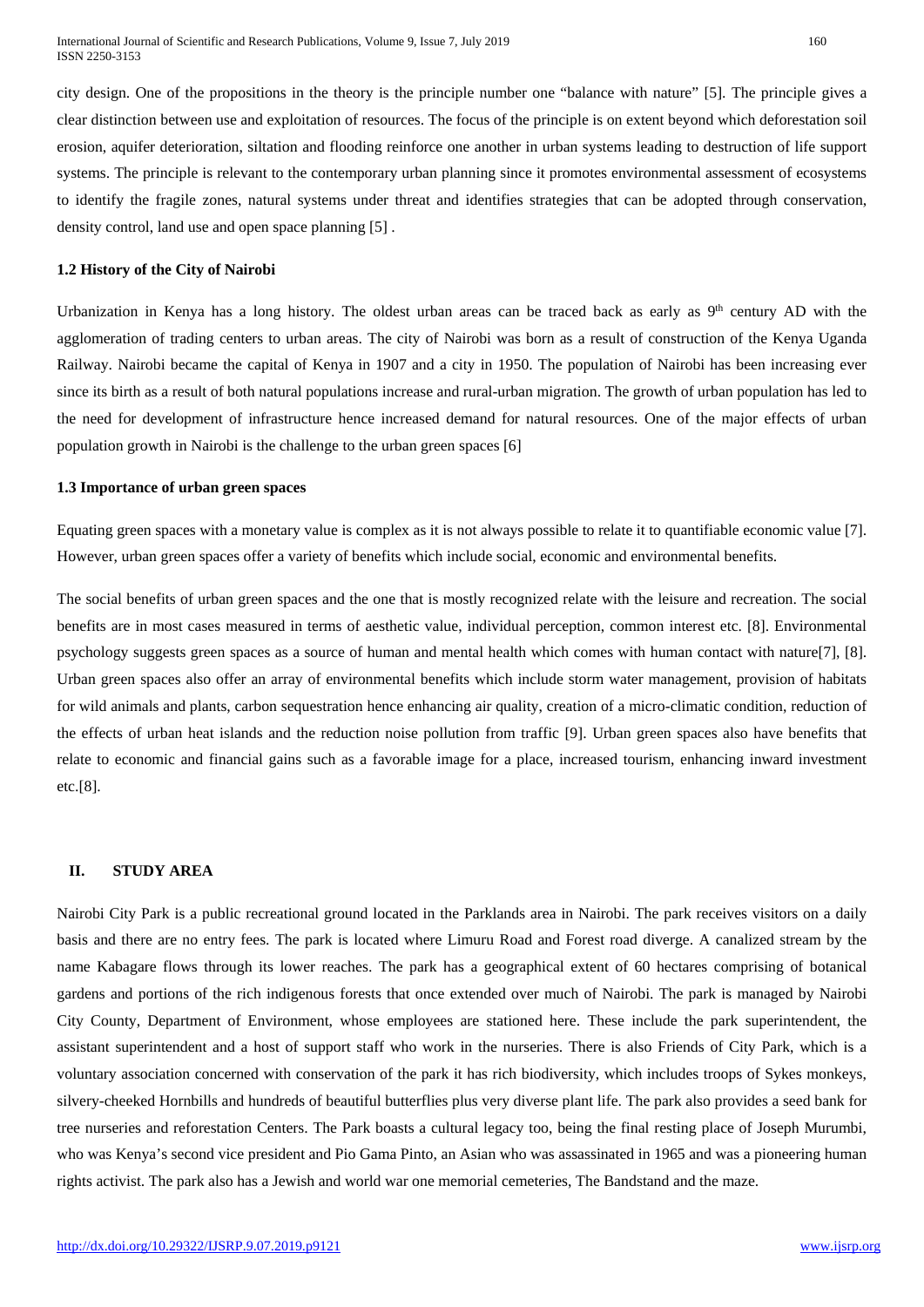#### **III. MATERIALS AND METHODS**

The study adopted descriptive research design. The design was preferred since it describes the character, opinions, preferences, subjects and perception [10]. Questionnaires and interview guides were used in the study as instruments for data collection. The questionnaires had both open ended and closed ended questionnaires which were administered randomly to a hundred respondents. Data was analyzed using Microsoft excel and Statistical package for social sciences (SPSS) and presented in form of text and figures.

#### **IV. RESULTS AND DISCUSSION**

The study sort to identify the challenges that are facing Nairobi City Park. The results presented here is however categorized in to three major categories that is the environmental challenges, social challenges and management challenges.

#### **4.1 Environmental challenges**

The study identified that Nairobi City park is facing a number of environmental challenges.

The study revealed that there are indeed environmental challenges facing City Park environmental problems with 86% of the respondents indicating that there are environmental challenges and 14% indicating that there are no environmental challenges. The study revealed that the environmental challenges are also a variety and range form pollution, encroachment for expansion and spread of the city, illegal land use, human wildlife conflict and invasion by alien plant and animal species.





## **4.1.1 Pollution**

Like in most other areas within a city, city park experiences solutions pollution that ranges from air pollution, water pollution and land pollution. The major source of air pollution in Nairobi City Park is from vehicular especially from Thika Super highway and a number of vehicles that pass through the park. Water pollution is also evident in Nairobi City Park. Kabagare stream that passes through the park has been polluted as a result of discharging of raw sewage from the surrounding residential areas. The stream has also been polluted by disposal of solid waste near or in the stream. Poor solid waste disposal also leads to land pollution in Nairobi City Park especially improper disposal of non- biodegradable waste such as plastic bags, textile by products, construction debris etc.

## **4.1.2 Encroachment**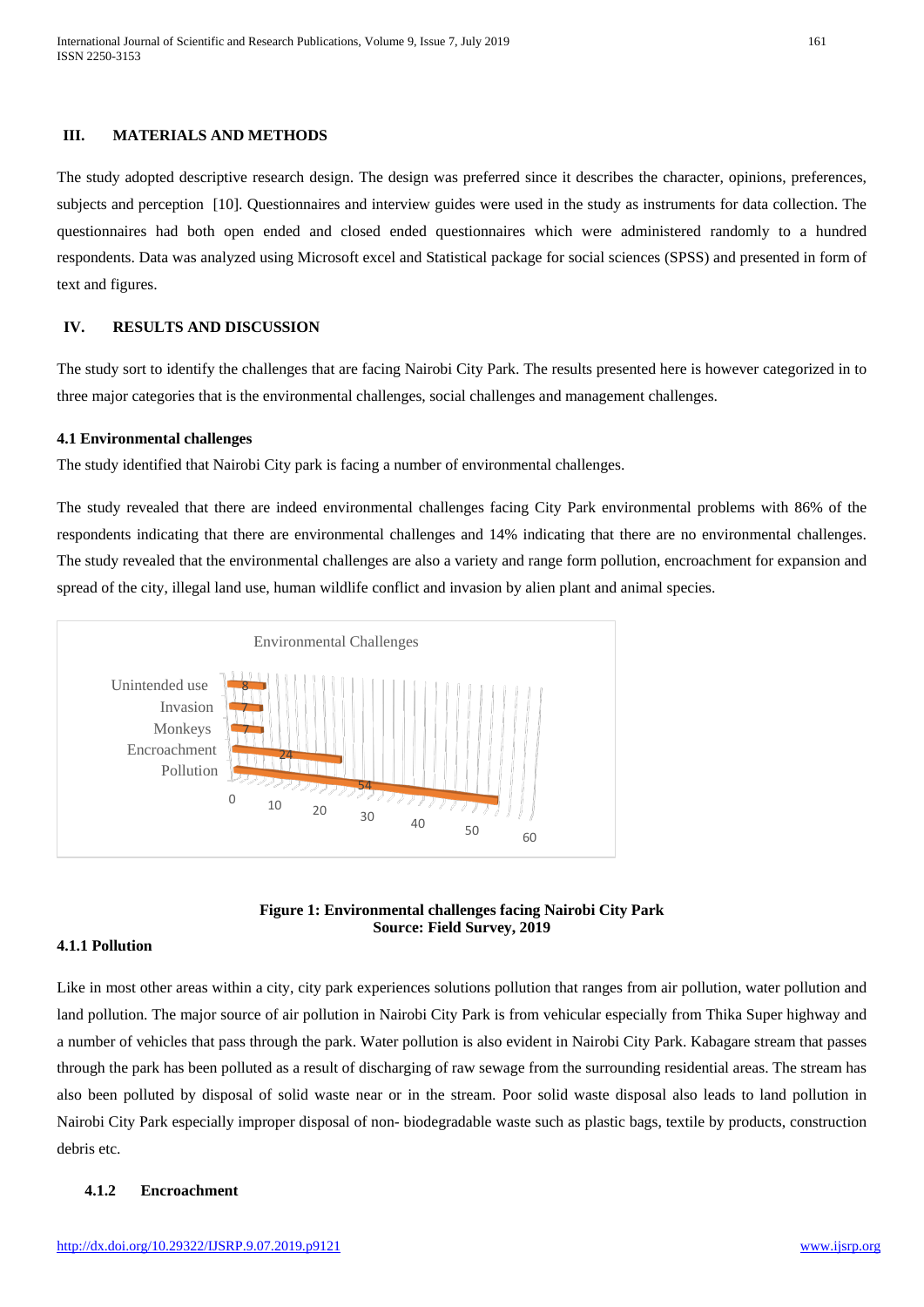Nairobi City Park is at a threat of existence; this is as a result of encroachment of the part as a result of need for development and growth of the city. With rapid urbanization in the City of Nairobi, there is need to create more housing units and also develop infrastructure for the city habitants. As a result, Nairobi City Park has been encroached for construction of houses both for residential and commercial purposes. Encroachment of the park has got effects both on flora and fauna that is mothered in the park. The effects come in form of destruction of habitats for both plants and animals, extinction of some plants and animal species as well as human wildlife conflicts. Development of infrastructure has also costed the Nairobi City Park, for example in the year 2017, a number of mature trees were brought down at the edge of the park for purposes of creating a new advertisement board. Although after the then Karura member of parliament pointed the bringing up of the bill board illegal and was brought down after wide media coverage, the trees were lost

## **4.1.3 Unintended use**

Nairobi City Park is also facing the challenge of being used for purposes that it is not meant for. Nairobi City Park is manly used for leisure purposes specifically viewing of birds commonly Yellow-breasted Apalis, Brown-backed Woodpecker and the Pallid Honeyguide and monkeys such as syke's monkeys. However, as this study pointed out the park has of late been used for unintended purposes. The study determined that the park has been used as a grazing area for cattle, sheep and goat especially during the dry season. Some tree species have also been exploited by traditional medicine men who either strip off the barks of the trees continuously or uprooting the entire tree which has led to either reduction or extinction of some indigenous plant species in the park.

#### **4.1.4 Monkeys**

The study pointed out that the Sykes' monkeys has also become a challenge in the park. This is due to the rapidly increasing number of the monkeys to an extent of becoming a threat to the biodiversity. The study pointed out that the monkeys sometimes invade the birds' nests in search of eggs making it difficult for the birds to hatch. The monkeys also have the tendency of killing snakes.

#### **4.1.5 Invasive species**

The interviewees confirmed that in recent year there had been influx of invading shrubs and weeds such as Lantana camara and Datura stramonium, which are difficult to eliminate once established.

#### **4.2 Social challenges**

The study pointed out that Nairobi city park is experiencing some social problems. The results of the study pointed out a number of social challenges facing the Nairobi City Park, among the challenges include murder, rape, theft, poisoning of fish ponds and overcrowding as shown in the figure below;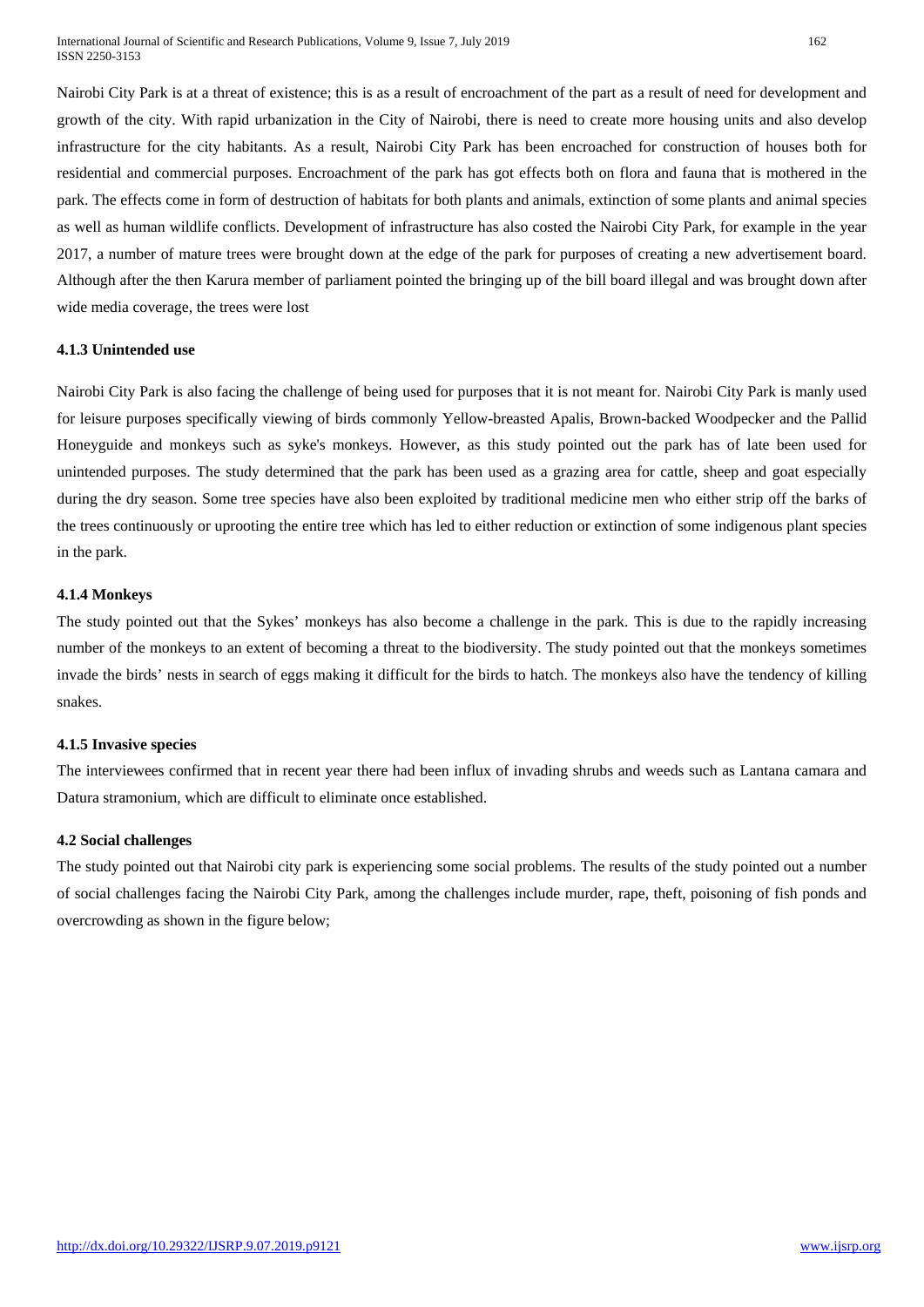International Journal of Scientific and Research Publications, Volume 9, Issue 7, July 2019 163 ISSN 2250-3153



#### **Figure 2: Social challenges facing Nairobi City Park Source: Field Survey, 2019**

The results above point out that the most manifested social challenge in Nairobi City Park is theft, with the rapid increase of population in the city of Nairobi and the composition of the population being the youth, there are high cases of unemployment and poverty which in most cases lead to cases of theft and robberly in the park. Overcrowding is another social problem facing Nairobi City Park; however, overcrowding is mostly experienced during the weekends when most people are free, being a recreation site with no charges attached, there is a tendency of attracting a very huge population. Overcrowding exacerbate issues such as pick- pocketing and indiscriminate disposal of waste. Poisoning of fish ponds is another challenge facing Nairobi City Park. Initially, the park used to have a number of fish ponds, however, cases of fish ponds poisoning were experienced leading to death of all the fish, as at the time of data collection for this study, there were no fishponds in Nairobi City Park .Murder and rape are also social problems that are facing the Nairobi City Park; although their preference are low each attributed to 5% of the social challenges facing Nairobi City Park, their implications are undoubtably high. Murder and rape in Nairobi City Park in most cases happen in the forests.

## **4.3 Management challenges**

This study pointed out that there are indeed management issues facing the Nairobi City Park. The most common management issues that the study pointed out are shortage of man power and low/ lack of expertise City Park falls under the Parks and Open Spaces Section of the department of environment, Nairobi City County. According to the respondents, this section has only 50 employees tasked with working in the nurseries and other general work. The 50 are then divided among all the parks and open spaces run by Nairobi City County. City Park is therefore understaffed and this definitely affects its operations. Respondents asserted that the nurseries were the most affected, as there is always a lot of work to be done while the employees are few. Nairobi City Park is also facing the challenge of low/ lack of expertise. Being a host to abundant plant and animal species, the park ought to have exerts in botany and zoology, however, the study pointed out that most of the employees are hands-on-men and women without specialized knowledge on park and wildlife management.

## **V. CONCLUSION**

The focus of this paper is on the challenges that are facing urban green spaces in Kenya with a specific focus to Nairobi City Park. The study identified three broad categories of challenges that is environmental, social and management challenges. However, it is worth noting that this study has not provided any solutions to the challenges identified, however, the paper has acted as an eye opener for future research in developing a strategy for sustainable management of urban green spaces in Kenya.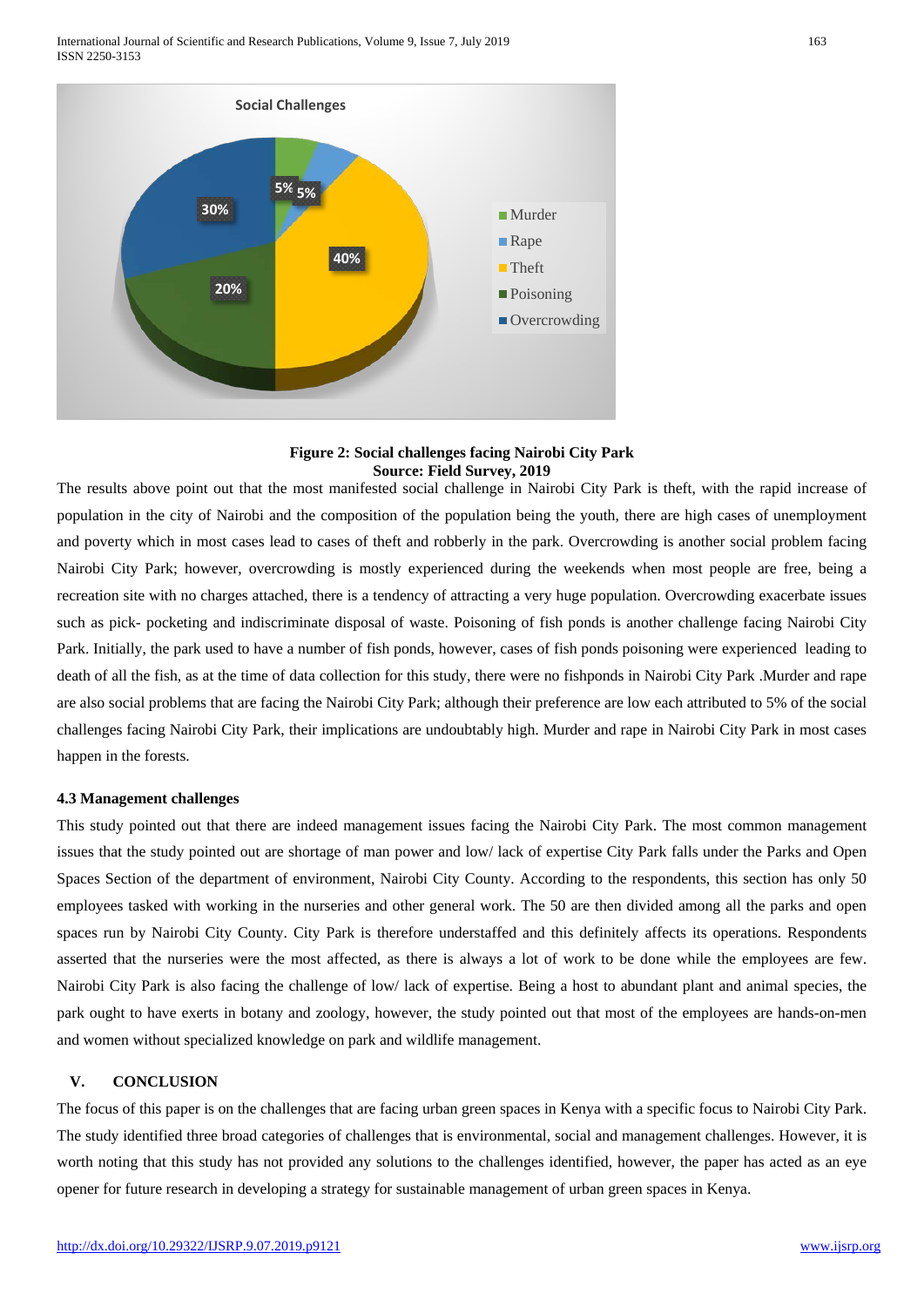International Journal of Scientific and Research Publications, Volume 9, Issue 7, July 2019 164 ISSN 2250-3153